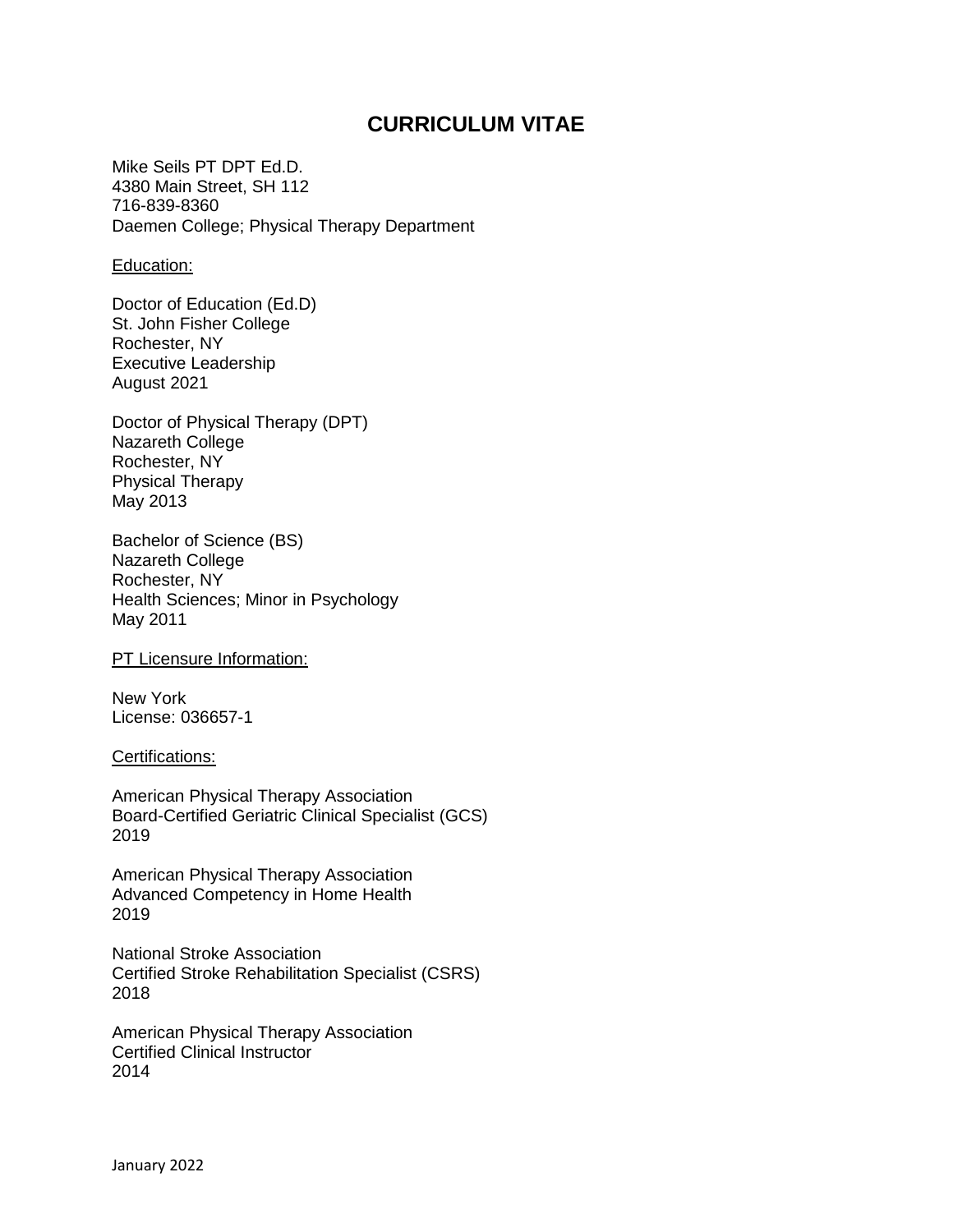# Employment and Positions Held:

Assistant Professor Tenure Track Daemen College Amherst, NY August 2021-present

Home Care Therapy Supervisor Rochester Regional Home Care Rochester, NY April 2017-May 2021

Home Care Physical Therapist & Preceptor HCR Home Care Rochester, NY March 2014 -April 2017

Adjunct Professor Physical Therapy Neuromuscular Clinic Nazareth College Rochester, NY September 2014-May 2014

Acute Rehabilitation Physical Therapist Phoenixville Hospital Phoenixville, PA October 2013-March 2014

Acute Rehabilitation Physical Therapist Geneva General Hospital Geneva, NY June 2013-September 2013

## Peer Reviewed Scientific and Professional Presentations:

Vore M, Douthit C, Falter K, Feuerstein D, **Seils M**. The Effectiveness of Fampridine on Ambulatory Function of Individuals with MS. American Physical Therapy Association Combined Sections Meeting. Neurology Section. Las Vegas, NV. Poster Presentation. February 2014.

Mowder-Tinney JJ, **Seils M.** Comprehensive Intervention Plan for an Individual with a Full Hip Disarticulation due to an Aortic Dissection. American Physical Therapy Association Combined Sections Meeting. Federal Section. Las Vegas, NV. Poster Presentation. February 2014.

#### Current/Active Research Activity:

Perceptions & Engagement of Interprofessional Collaboration Between Registered Nurses and Physical Therapists in a Home Health Care Setting Doctoral Dissertation Defense August 2021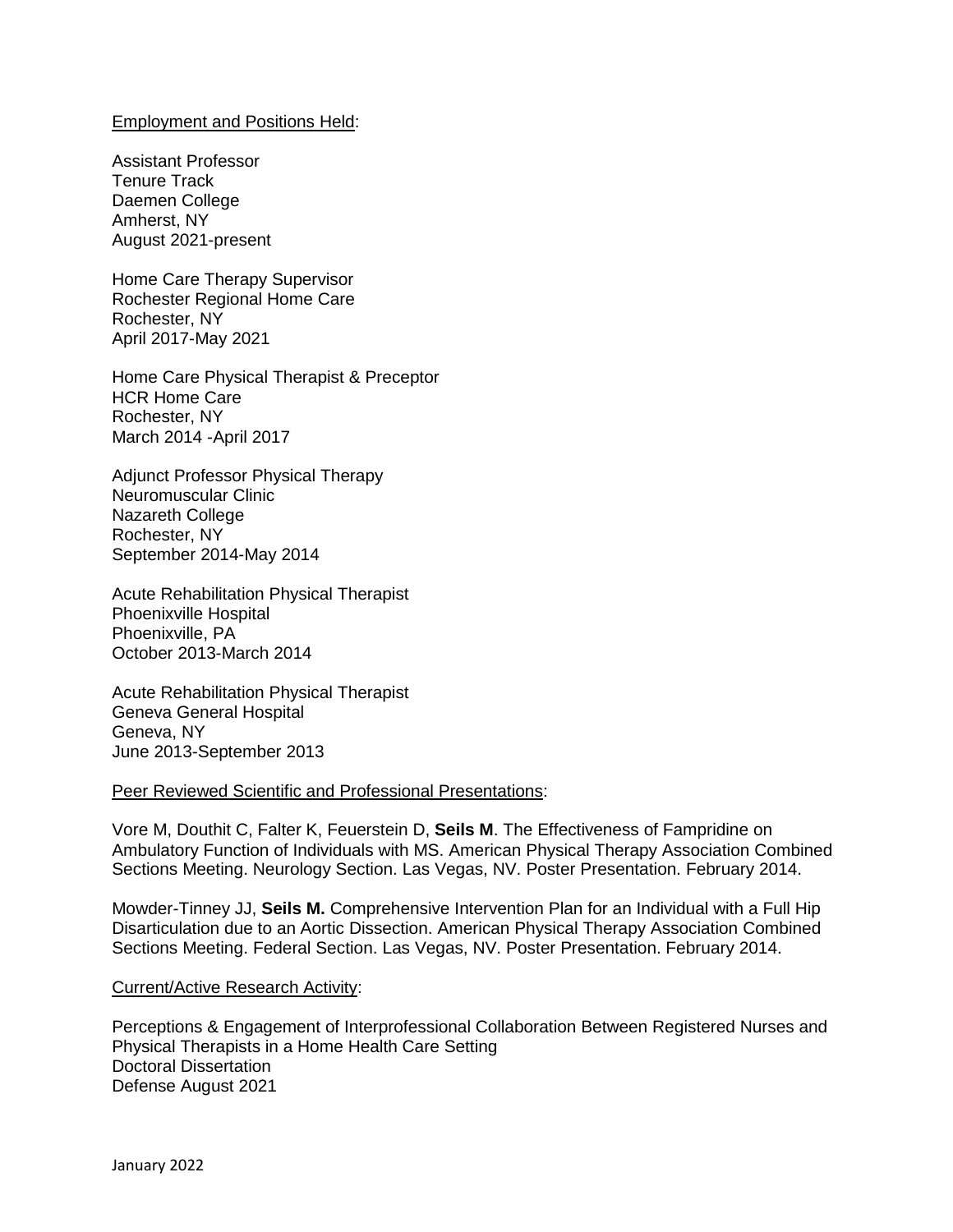# Membership in Scientific/Professional Organizations:

American Physical Therapy Association APTA Member- 2011- present (Geriatrics and Home Health Sections)

# Services to the College on Committees/Councils/Commissions:

College: Direct Entry Admissions Committee Fall 2021-present Interprofessional Education Committee Fall 2021-present Comprehensive Examination Committee Fall 2021-present

## Honors and Awards:

Leader of the Year Rochester Regional Home Care 2019

Supervisor of the Year Rochester Regional Home Care 2018

Therapist of the Year HCR Home Care Finger Lakes Region 2015

District Delegate NYPTA Finger Lakes 2015, 2016, 2017, 2018

Physical Therapy Clinical Excellence Award Nazareth College 2013

Graduate Commencement Speaker Nazareth College 2013

President's Civic Engagement Award Nazareth College 2011

Continuing Education Attended:

Home Care Essentials Erin Borcyk & **Mike Seils** Rochester Regional Home Care January 2021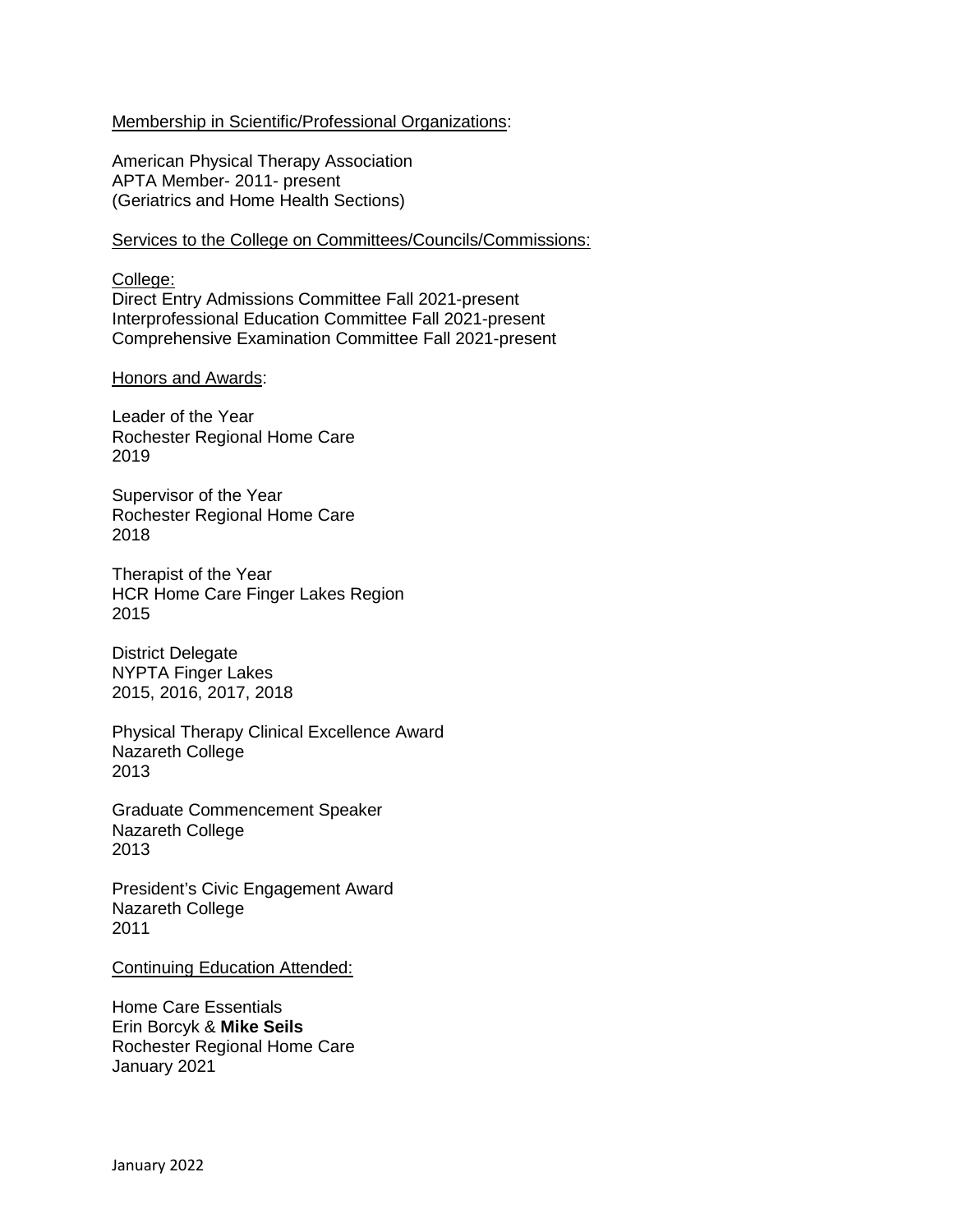Reactive Balance: Translating Research into Clinical Practice J.J. Mowder-Tinney Medbridge Education December 2020

Practical Interventions for Common Gait Deviations in the Neurological and Geriatric Population J.J. Mowder-Tinney Medbridge Education December 2020

Stroke Rehabilitation: The Advanced Interventions Course Mike Studer Medbridge Education December 2020

Maximize Functional Recovery Across the Continuum: Acute & Chronic Stroke Mike Studer Medbridge Education December 2020

Dual Task Training in Stroke Rehabilitation: Recovering Automaticity in Gait, ADL, Swallow, and Other Procedural Memories Mike Studer Medbridge Education December 2020

Advanced Competency in Home Health American Physical Therapy Association Washington DC February 2019

Stroke Rehabilitation Specialist (CSRS) National Stroke Association Rochester, NY May 2018

Current Teaching Responsibilities in the Entry-Level Program for Academic Year of Site Visit:

Pre-Professional Phase, Fall Semester PT 101 Freshman Seminar in PT PT 201 Sophomore Seminar in PT

Pre-Professional Phase, Spring Semester PT 312 Principles of Teaching and Learning in PT

First Year Professional Phase, Fall Semester None

First Year Professional Phase, Spring Semester None